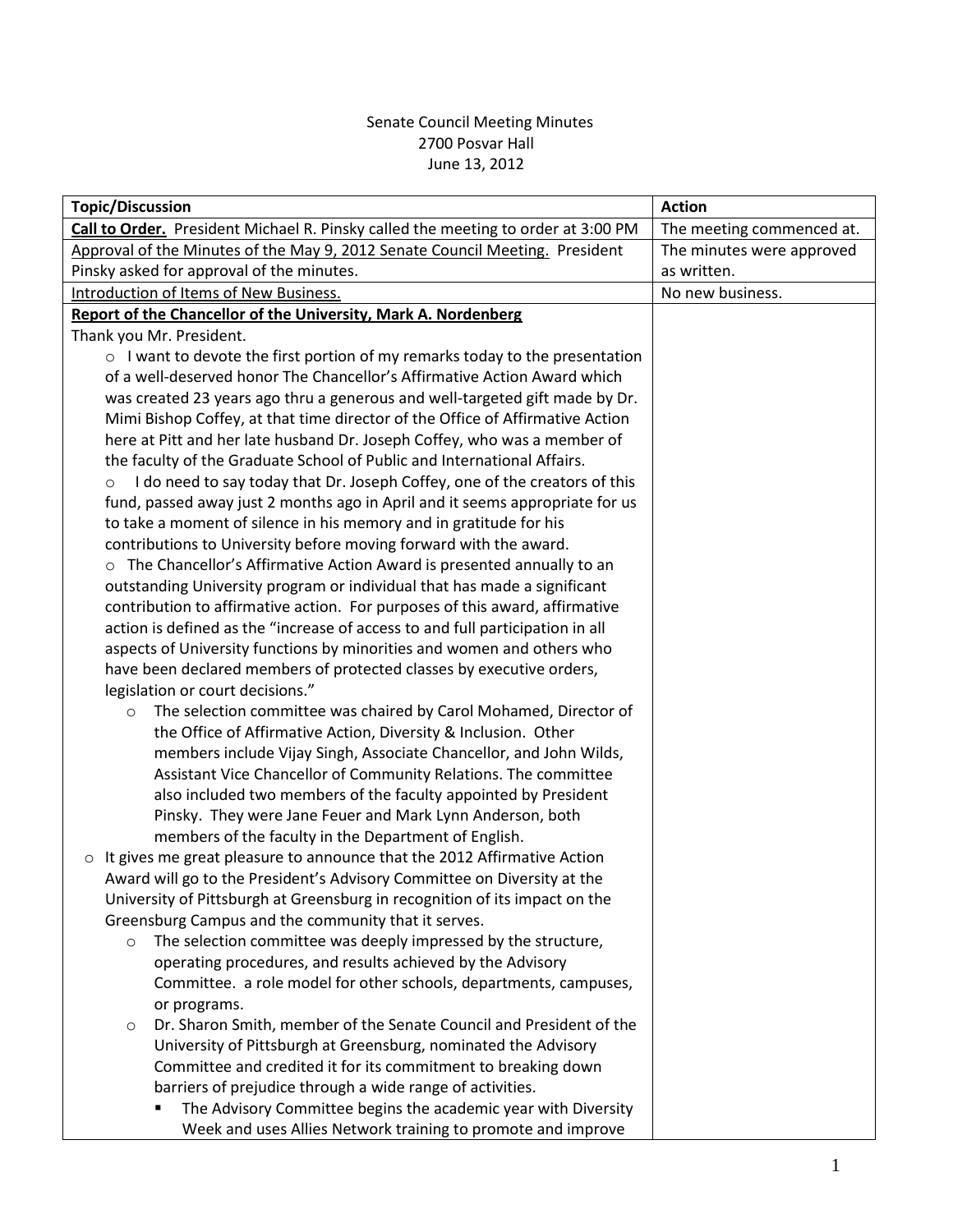understandings of and to advance respectability for individuals with alternative sexual orientations; hosts events that combine opportunities for learning with social activities

- o The Advisory Committee works to insure that it is able to address emerging issues. It has been said that diversity is the one true thing we all have in common and that it should be celebrated every day.
- o It is with great pleasure then that I do recognize the Advisory Committee: Brandi Darr, Director of Financial Aid @ Greensburg Campus; Joyce Bucchi, Director of HR @ Greensburg Campus and one of the VERP participants; Pilar Herr, Assistant Professor of History @ Greensburg Campus; Sharon Smith, President @ Greensburg Campus; Jackie Horrall, Associate Professor of Economics @ Pitt Greensburg, Chair of Behavioral Sciences Division, and Chair of President's Advisory Committee on Diversity
- o At the time of our last meeting I used commencement as a marker for the end of the academic year and discussed some of the ways in which we had closed the academic year with real strength, both in terms of an ongoing record of achievement and in terms of the effectiveness with which we had responded to a range of challenges. Let me begin with some good news from recent weeks.
	- o Benjamin Jealous, the President of the NAACP came to this campus and was the Keynote speaker at the  $10<sup>th</sup>$  Anniversary celebration of the creation of the Center for Race and Social Problems. This is the first center of its type to be created in a school of social work in America. Larry Davis, the Dean of the School of Social Work and the Donald Henderson, Professor, also leads the center
	- o The Institute of Politics hosted a celebration of a different sort; it marked the release of a case study of Elsie Hillman's life as an engaged citizen, both as a political leader and as a supporter of a wide range of worthwhile causes. The release of the study was marked during a special program held at the Carnegie Music Hall because when we were sending out the invitations we were in the midst of bomb threats. Dick Thornburgh, Tom Ridge, and Tom Corbett all were there.
	- o Pitt was one of just 11 universities to be designated a Center of Excellence in Pain Education by the National Institutes of Health. The schools of the Health Sciences have created a new Center for Military Medicine Research which will be led by Professor Rocky Tuan who holds the Rooney Chair in Sports Medicine and is the executive vice chair for research of the department of orthopedic surgery.
	- The school of medicine also has launched a new program in research on media and health which will be led by Professor Brian Primack from the department of pediatrics.
	- Seven faculty members have been selected by the Provost's Advisory Council on Instructional Excellence (ACIE) 2012 Innovation in Education Awards. This year's award winners are Peter Brusilovsky, School of Information Sciences; Fiona Craig, Department of Pathology,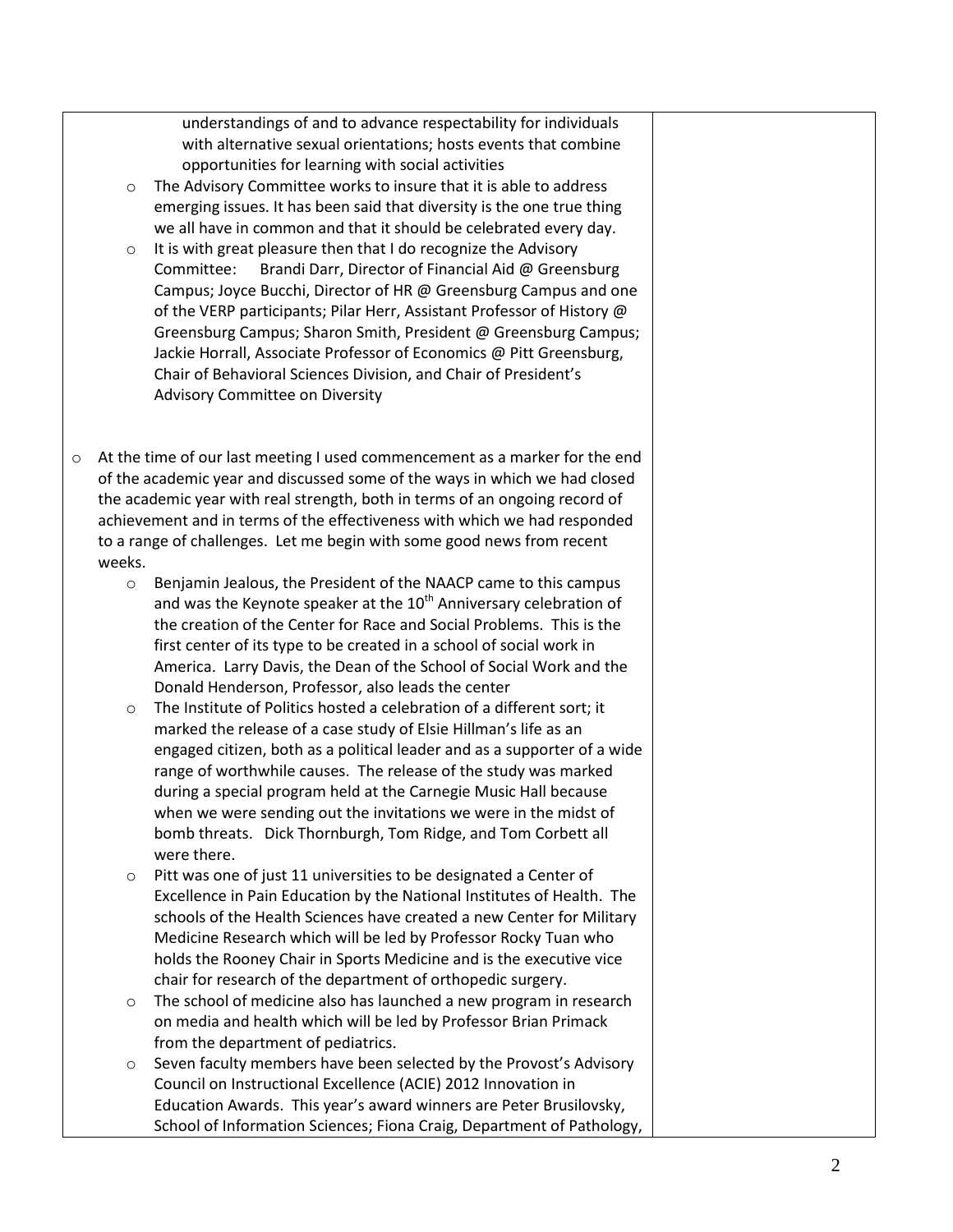School of Medicine; Paul Leu, Department of Industrial Engineering, Swanson School of Engineering; Jonathan Pearlman, School of Health and Rehabilitation Sciences; Andrew Rose, professor of engineering technology, Pitt-Johnstown; Tonya Rutherford-Hemming, School of Nursing; William R. Schumann, professor of anthropology, Pitt-Bradford.

- o [Peyman Givi](http://www.engineering.pitt.edu/ProfessionalProfile.aspx?id=2147485505), James MacLeod Professor, Swanson School leads a team that has been awarded a 3.7 million dollar grant from the Air Force to develop quantum computing algorithms to better model turbulent combustion in aerospace applications. When it comes to the area of quantum computing Pitt really is emerging as a leader with Pitt faculty being selected to lead multi-university teams in big projects.
- This is also a season of continuing challenges; chief among them obviously is the challenge that is presented by declining and in some instances dramatically declining and disproportionately declining support for public higher education here in the Commonwealth of Pennsylvania.
	- o The Senate has passed a bill that would eliminate the cuts proposed by the governor in February and restore the University of Pittsburgh for the next fiscal year to this fiscal year's funding levels.
	- o That bill would completely restore the funding that had been completely eliminated from the tobacco settlement proceeds.
		- **Competitively awarded in two ways: 1. Awards tied to an** institution's record in attracting NIH funding; 2. awards that are made on the basis of proposals each year. Pitt has attracted more than 13 million dollars each year and those are dollars that have been leveraged and converted into successful applications for even larger federal grants.
	- $\circ$  As things stand now, leaders of the majority caucus in the senate, the leaders of the majority caucus in the house and the governor's team are negotiating the shape of what will be the final appropriation bill.
	- o As things stand now we're slated under the governor's proposal to lose 40 million in our base appropriation and another 13 million dollars through the elimination of this tobacco funded research program.
	- o Even if we get that, we lost 67 million dollars this year. We lost 40 million from our general appropriation and another 7 million dollars in a mid-year freeze.
	- Then we lost half of our capital project support, that's another 20 million dollars. When you hear someone talk about funding pressures or when you read articles about funding pressures, these are very real pressures. If the governor's proposal were to advance that would mean that we would have lost more than half our support from the state in 2 fiscal years.
	- o We really are advocating as aggressively as we can before the senate bill. We do hope that that is the bill that largely sets the shape of the state budget for the next fiscal year.
- On the longer term there also is the governor's commission on postsecondary education of which I am a member. That group is going to hold 2 public hearings tomorrow; one in Pittsburgh, one in Sharon. I'll be present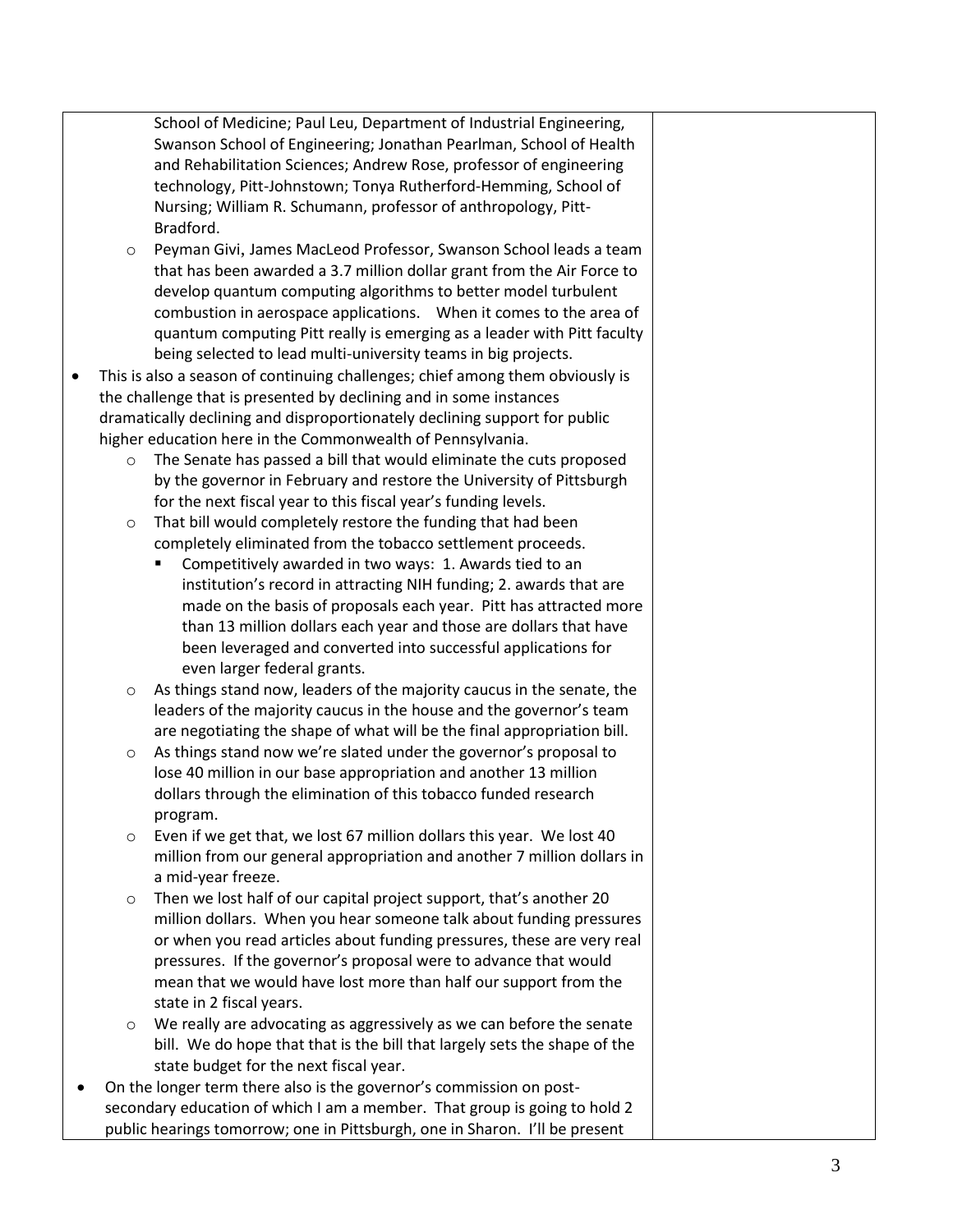for both and other friends of the University of Pittsburgh will be present at these hearings.

- Changes in administrative positions of 3 people who have made a real difference in the progress of the University and also have dealt with a range of issues.
	- o Betsy Porter: who has served so capably as the director of admissions and financial aid during a period in which our trajectory in term of the number of applications that we have attracted, the quality of the students who have been enrolled has been amazing.
	- o Vice Provost for Research George Klinzing and Vice Provost for Faculty Andy Blair also have announced their intentions to step down. Both of them plan to return to the faculties of the School of Engineering and the Katz School/CBA respectively.
	- o Pat Weiss has made an impact through leadership roles within the University Senate who is leaving the office of Vice President.
	- o John Baker who is leaving position as Immediate Past President of Senate Council and also serves as the Chair of the senate budget policies committee who has for an extended period of time real investments of his time and talent through his senate work.
	- Michael Pinsky will now serve in the role of Immediate past president and with Tom Smitherman as the new president of the senate.
		- o Michael is distinguished in his own discipline and has further distinguished himself through his work as the president of the University Senate.
			- When I moved into the position of Interim Chancellor, relations between the senate officers and the officers of the University serving in the administration were something less than ideal Keith McDuffy, who was the incoming president, and I sat down that summer and we said, "Life isn't gonna be that way" with the two of us and promised that we were going to be unfailingly civil and open but respectful about our areas of disagreement, that we were going to work hard to resolve any differences that might arise, and that we were always going to put the University of Pittsburgh first.
		- o Michael has not only lived up to each of those principles of fair and constructive dealing but he really has become an exemplar of them
	- I want to present him with the ceremonial gavel and this hand-forged depiction of the Cathedral of Learning, a physical symbol of the University that has been the foundation for our professional partnership and our personal friendship.
- This has been a tough year.
	- o They are years that have involved some challenges that maybe were predictable in terms of the financial problems attendant to the general economic downturn, not experienced just in Pennsylvania but throughout the country and around the world.
	- But almost every year has brought unanticipated challenges as well. What did we do to deserve G20 riots? Who would have expected some of the things that came after Super Bowl wins?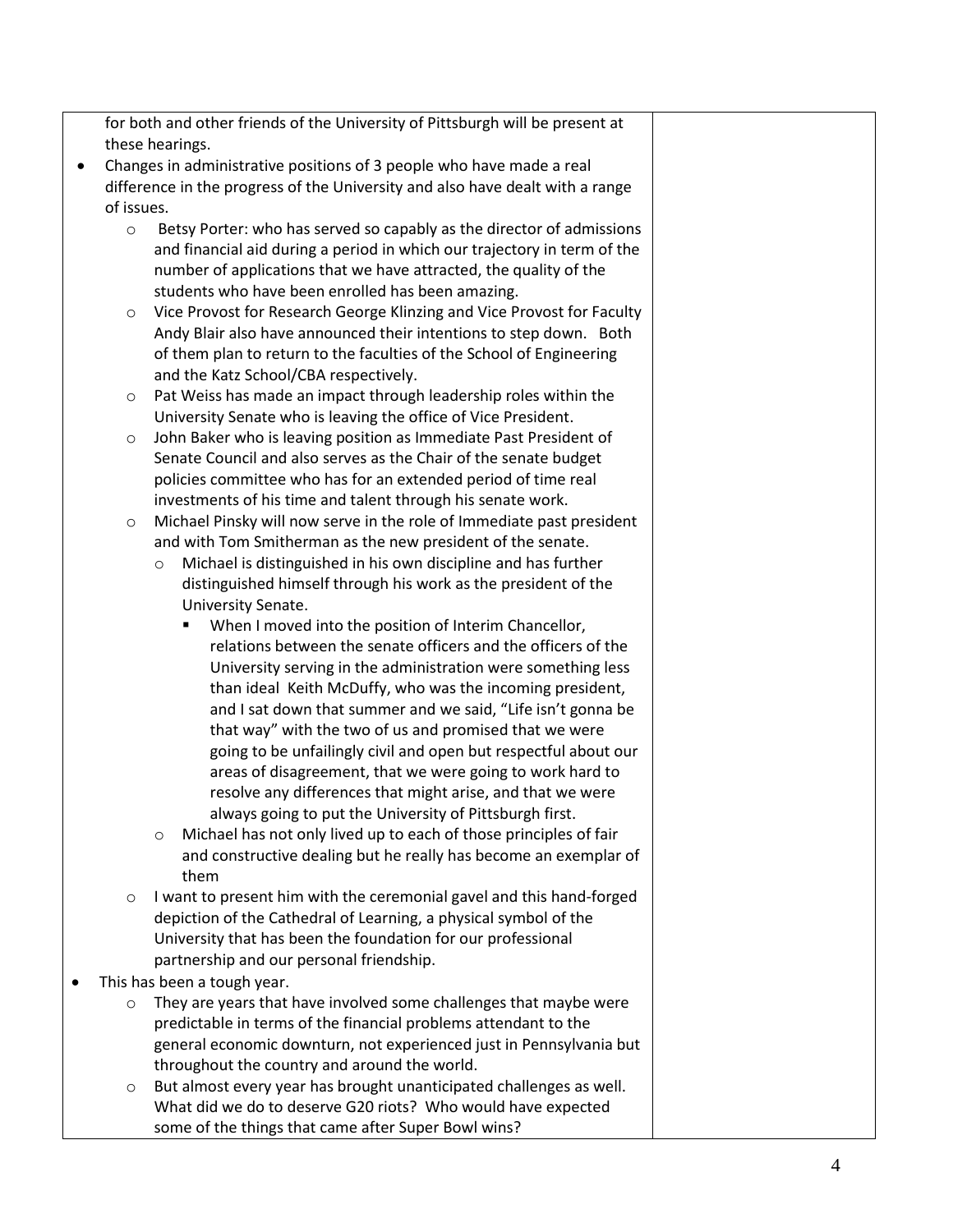| $\circ$                                                                                   | Certainly what we endured during the weeks from last February to                    |  |  |  |
|-------------------------------------------------------------------------------------------|-------------------------------------------------------------------------------------|--|--|--|
|                                                                                           | the third week or so of April this year weren't anything any of us had              |  |  |  |
|                                                                                           | signed up for in terms of our job descriptions or what we were hoping               |  |  |  |
|                                                                                           | to do with our lives during that period of time, but we kept everything             |  |  |  |
|                                                                                           | moving forward.                                                                     |  |  |  |
| $\circ$                                                                                   | In the end we're stronger in ways that can be measured and we're                    |  |  |  |
|                                                                                           | stronger in ways that can't be measured but I think that we all                     |  |  |  |
|                                                                                           | appreciate because we all are a part of this community. I look around               |  |  |  |
|                                                                                           | this table and I see so many people who have contributed in so many                 |  |  |  |
|                                                                                           | ways to making this an even better University.                                      |  |  |  |
| $\circ$                                                                                   | So as we bring not just the academic year but the fiscal year and the               |  |  |  |
|                                                                                           | fundraising year and everything else to an end I really do want to say              |  |  |  |
|                                                                                           | thanks to everyone because we've traveled this path together.                       |  |  |  |
| <b>Questions/Comments</b>                                                                 |                                                                                     |  |  |  |
|                                                                                           | Dr. Pinsky: I think that the thing that really strikes me as being positive was the |  |  |  |
|                                                                                           | way that the University as a whole came together during the bomb threat crisis;     |  |  |  |
|                                                                                           | from the administration, the staff, the faculty, and the students. I was really     |  |  |  |
|                                                                                           | pleased to see the collegiality, the cooperation, the compassion that was held.     |  |  |  |
|                                                                                           | Question (Richard Mulcahy): Three things that I would like to say; 1) we at Pitt    |  |  |  |
|                                                                                           | Titusville need to establish what constitutes economic viability and how that will  |  |  |  |
|                                                                                           | be assessed, 2) What is the goal and what can or should be done on the local level  |  |  |  |
|                                                                                           | to achieve that goal, 3) we need a seat at the table where that discussion is going |  |  |  |
| to take place.                                                                            |                                                                                     |  |  |  |
|                                                                                           | Answer (Dr. Beeson): Thank you for bringing those up. I'm actually in               |  |  |  |
|                                                                                           | conversation right now with President Alexander about setting up a meeting up       |  |  |  |
|                                                                                           | on your campus so that we can talk with the faculty about where we are and what     |  |  |  |
|                                                                                           | we're doing and what the expectations are as we move forward. Right now we've       |  |  |  |
|                                                                                           | been working over the last three weeks just trying to get the initiative moving so  |  |  |  |
|                                                                                           | that we can start the term off correctly and will be meeting later in the summer.   |  |  |  |
|                                                                                           | Question (Richard Mulcahy): Do you have a target date when that meeting might       |  |  |  |
| take place?                                                                               |                                                                                     |  |  |  |
|                                                                                           | Answer (Dr. Beeson): If we can do it before mid-July that would be perfect. If not  |  |  |  |
|                                                                                           | it won't be until the beginning of September.                                       |  |  |  |
|                                                                                           | Report of the President of the Senate, Michael Pinsky.                              |  |  |  |
| This will be the last report that I will give you as the senate president. I<br>$\bullet$ |                                                                                     |  |  |  |
| have been elected Vice President of the University Senate twice and                       |                                                                                     |  |  |  |
|                                                                                           | President now for three times. It's been my honor and privilege to serve            |  |  |  |
|                                                                                           | as president and I thank you and the faculty in general for allowing me to          |  |  |  |
|                                                                                           | serve in this role for the past three years.                                        |  |  |  |
| ٠                                                                                         | This has not been quiet three years, to say the least.                              |  |  |  |
| $\circ$                                                                                   | From attacks from without first by the mayor on trying to tax student               |  |  |  |
|                                                                                           | tuition, city bus route cuts limiting access to the University for                  |  |  |  |
|                                                                                           | students and staff, the G20 summit meeting and its associated                       |  |  |  |
|                                                                                           |                                                                                     |  |  |  |
|                                                                                           | governor on state support for higher education and recently the                     |  |  |  |
|                                                                                           | bomb threats, we have endured and continued to grow stronger as a                   |  |  |  |
|                                                                                           | public/private research institution of higher education.                            |  |  |  |
|                                                                                           | We also had the faculty handbook revised to specifically list that                  |  |  |  |
|                                                                                           | community service if it resulted in durable knowledge would count                   |  |  |  |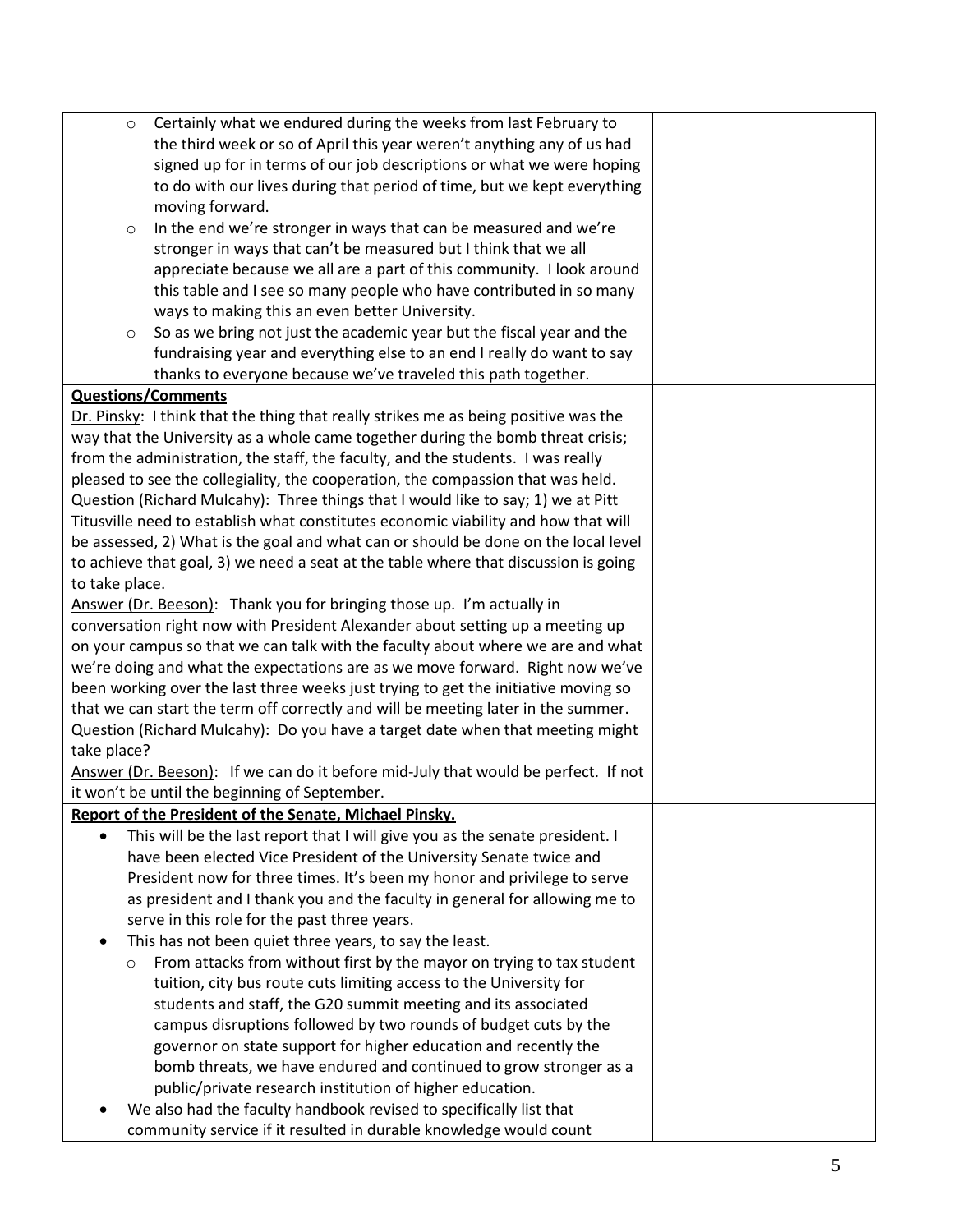toward academic advancement.

- o This change was central to the University-wide development of community service related programs and the creation of CERTS.
- The threats from outside the University have created a greater sense of camaraderie across school lines. Still the forces of change and the world's economic realities demand that we remain vigilant and proactive as we strive to sustain collegial shared governance.
- We also need to focus on making sure due process is followed and collegial discourse remains standard for all discussions.
	- o Last week we discussed the impact that these changes are having on the Dietrich School of Arts and Sciences, the impact that consolidation will have on three departments. The conversations at the Faculty Assembly meeting were collegial and instructive. It is my sincere hope that we continue to work directly and proactively with the administration and others to sustain the gains we have realized.
- I maintain that the faculty of the University of Pittsburgh is the University's most prized resource. We have an internal obligation to support academic freedom, academic conduct and academic responsibility.
- Faculty Assembly and Senate Council will not meet again in July or August. Meeting again in September we will have a new president, President Tom Smitherman, and a new Vice President, Jim Becker. Also returning for a second term will be Linda Frank as our secretary.
- I want to thank my Vice President, Pat Weiss, for the last two years of service and very capable service at that, and her wise council.
- I also want to thank and acknowledge the work and dedication of the past president John Baker who was president for 3 years and then past president for the last 3 years, a total of 6 years on the executive committee.
- I wish to thank Linda Frank our secretary for one year together with us and wish her good fortune the new administration that's coming up when I take on the role of immediate past president.

# **Questions/Comments**

None

## **Reports of the Committees**

President of Student Body Government Board: James Landreneau

- First want to say thanks to board member Rothenberger who sat in for me last month. I was remembering, while the Chancellor was speaking, when I was here 2 months ago we exited during a bomb threat. Time has changed for the better. I apologize for not being here a month ago, I actually had a doctor's appointment then but as Natalie knows I am also studying for the MCATs so I apologize for the haircut as well. By next week I should be back in order.
- I just have a few updates for what is going on over the summer with SGB.
	- o Right now I'm working with Summer Rothrock with CCLD to prepare for the Panther Gold Leadership Summit. Panther Gold Leadership Summit is an opportunity for Exec boards of Student Clubs on campus to meet each other prior to the school year. Over 30 groups were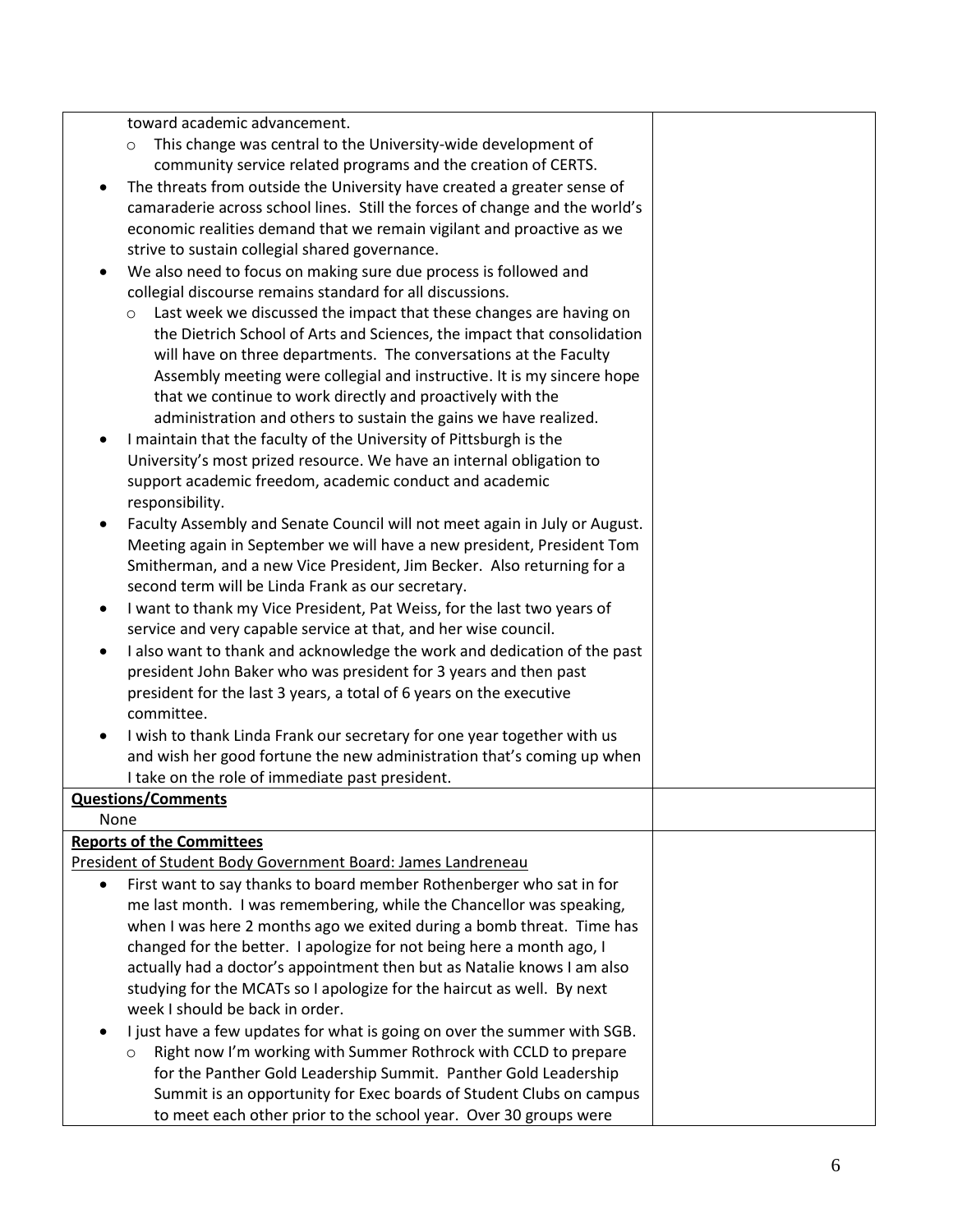invited this year. Those groups include: SGB, Pitt Program Council, Blue and Gold, Pathfinders. Over 40 people have registered thus far. Registration will end at the end of the month.

- o As far as the Panther Readership Program is concerned right now; to remind everyone the readership program was resigned this last February to permit US Today and New York Times prints around campus. Board member Hallinan and GPSA President Givens met with the Hillman Library last week to find alternative ways to curb costs for the program. We are also looking for additional funds to support the program for the upcoming years.
- Alongside of being involved with being a member of Panther Leadership, we are involved with creating events for the fall.
- SGB is excited about that given that the presidential election is coming up this November.
- SGB traditions committee is working on a homecoming game for the fall that would feature throwback jerseys and other apparel for the fans. They also have branded the student section as the "Panther Pit" and have finalized a more unified t-shirt design for students at football games.
- Board member Rothenberger is working on creating an SGB connect system, this is a way for people who are members of the SGB connect texting service to get alerts on SGB events such as Pitt Day in Harrisburg, upcoming meetings.
- I am going to be meeting with the elections chair next week to proof the recommendations for the elections code for fall. So I'm looking forward to that as well.
- SGB focus for fall is Pitt Make a Difference Day, the largest service day. It will be in October again this year.
- Community Outreach Chair Mallampalli will be coming back from her Study Abroad trip to Brazil in two weeks and I'll be meeting with her committee to discuss getting people involved.
- Lastly I am working on getting SGB town halls on the move. This spring we did something new to SGB where we had in informal Town Hall every month where students could come up to the Board and discuss their concerns on campus. After talking with Dean Humphrey about 2 months ago she suggested to think about making it a little bit more informal by shifting the position of the meetings across campus such as visiting a dorm, etcetera. I'll be working on that.
- You guys have done a great job. I've been a board member prior to my presidency and heard nothing but good things from everyone else about your work.

# No Comments

College of General Studies Student Representative: Christina Hornack

- I'm sitting in for Brian Coleman who is studying abroad in France. A lot of changes have happened at the College of General Studies Student Government recently.
	- o We had our elections so we met briefly in May to appoint new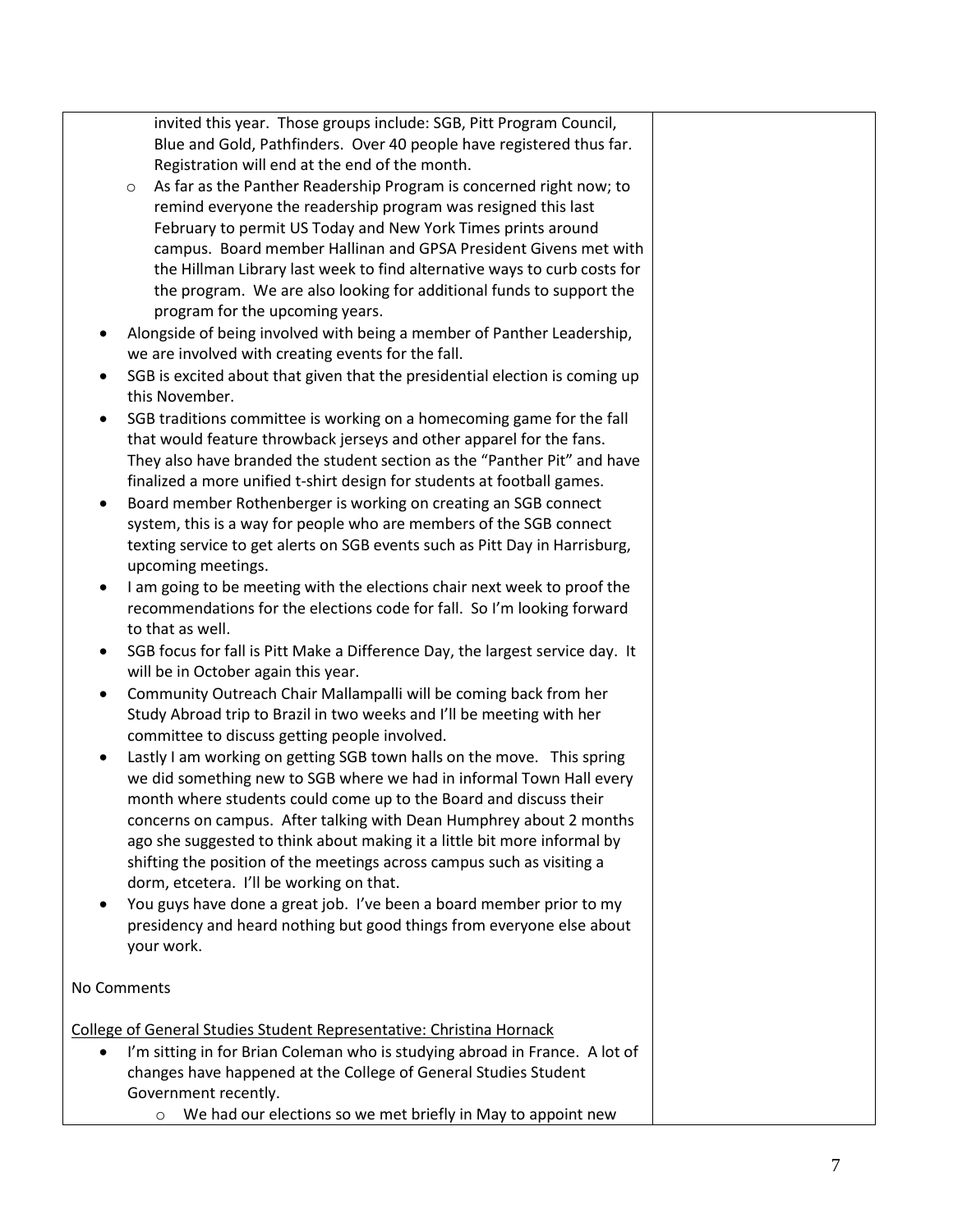divisional directors.

- o At that meeting we also organized our upcoming presence at the Pitt Starts and Transfer Days which are an opportunity to for us to speak with incoming students and prospective students.
- o We are planning some events for the fall and the spring, most notably community service events with Project Bundle Up and Keep It Clean Oakland.
- o Our main focus during the summer will be organizing our peer mentoring group which is designed to support the efforts of our students here and help them take advantage of all the resources they have available on campus. Thank you.

### No Comments

Graduate and Professional Student Assembly: David Givens

- There are 3 other things that we have going on that can sum up the multitude of activity that we have going on at GPSA.
- Chancellor Nordenberg mentioned multi-university teams as being a kind of theme that we seem to be seeing here at Pitt. One of these teams that GPSA has been with has been the Pittsburgh Student Government Council on which I serve as a representative and have been representing that council to the City of Pittsburgh in their Sociable City Initiative.
	- o I met with the mayor, many members of the city council, the CEO of that study as well as community leaders from Lawrenceville, Southside, Oakland, and Downtown.
	- o Along with the Pittsburgh Council of Higher Education CEO, Ken Service, I have been tasked with starting a task force for Sociable City looking at ways in which the universities as part of the city can contribute to the safety and vibrancy of our night life and the infrastructure here of the city.
	- o We have a number of initiatives on our docket of ways that we can continue supporting the University whether that's thru lobbing, Pitt Make a Difference Day, Pitt Day in Harrisburg, Harrisburg Day at Pitt, etcetera. We are very excited about that.
	- o We are continuing to advance our initiatives for improving student life, student programming for graduate and professional students here at the University.

Staff Association Council: President Deborah Walker

- SAC will participate in the University's 225 Acts of Kindness on Saturday, June 30<sup>th</sup>.
	- o Our selected project will be Keeping it Clean Oakland. SAC members and their families will weed, mulch, plant flowers, we may pass out in South Oakland on Parkview Avenue and the Blvd. of the Allies.
- The SAC Safety and Security Committee will sponsor a bike safety workshop sometime in September.
- Due to the University budget challenges; SAC has decided to suspend the Staff Appreciation Day Picnic until a later time.

Comments: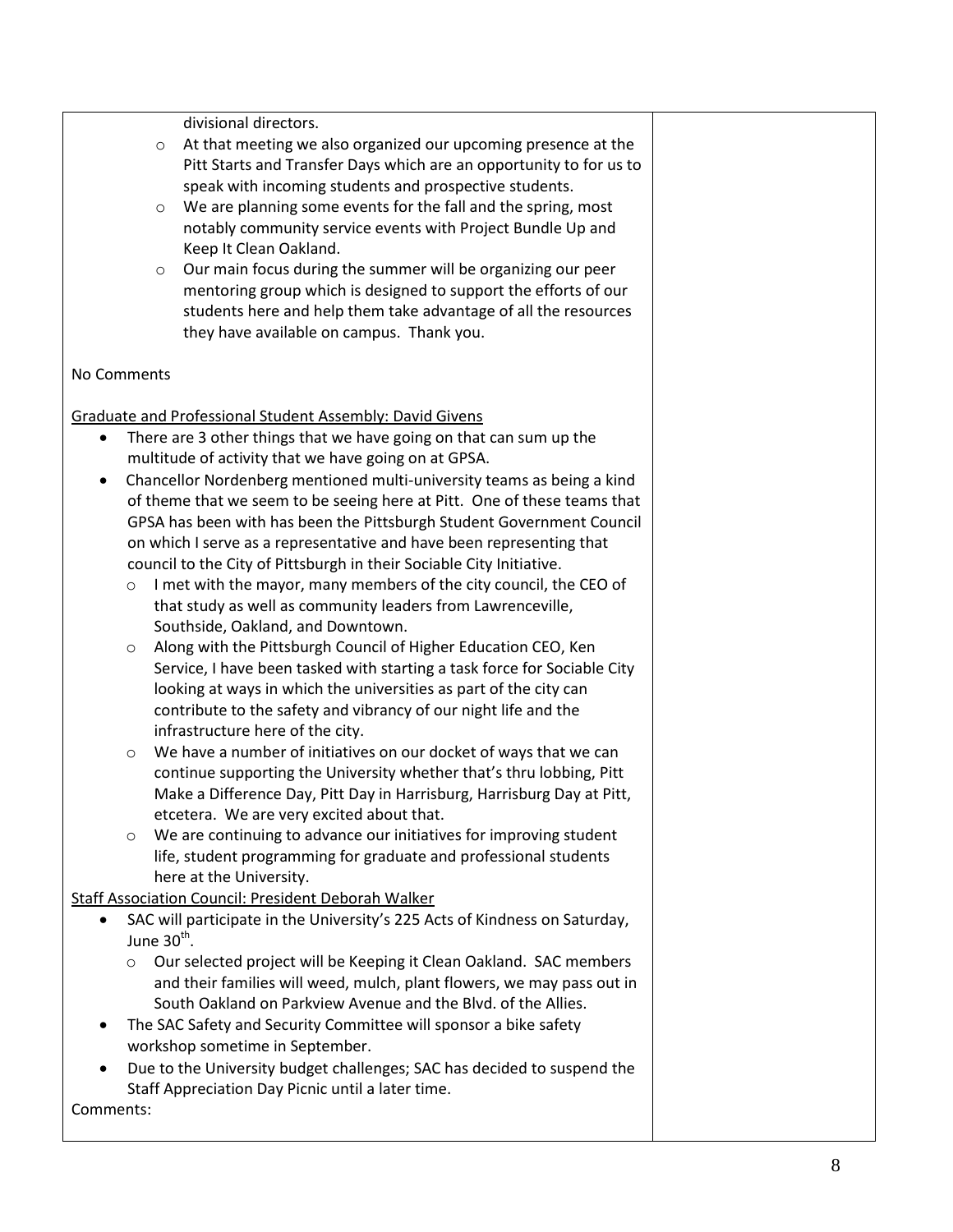| Chancellor: I'd like to publically congratulate Deborah Walker who, I think it was<br>just last week, was sworn in as a member of the Governor's Commission of |  |  |  |
|----------------------------------------------------------------------------------------------------------------------------------------------------------------|--|--|--|
| African American Affairs and is the chair of their education committee.                                                                                        |  |  |  |
| <b>Bylaws and Procedures Committee: Chair Nicholas Bircher</b>                                                                                                 |  |  |  |
| As you read in the preamble the University Senate has adopted as a strategy                                                                                    |  |  |  |
| electronic communication to supplant paper communication and has done                                                                                          |  |  |  |
| this in several different ways over the past decade or so. In the process of                                                                                   |  |  |  |
| doing that we've developed a website on which the minute of the Faculty                                                                                        |  |  |  |
| Assembly, the Senate Council, and the Standing Committees are all available                                                                                    |  |  |  |
| to our constituents.                                                                                                                                           |  |  |  |
| It is very important that we communicate to our constituents and our<br>$\circ$                                                                                |  |  |  |
| constituents have the opportunity to follow what goes on and the                                                                                               |  |  |  |
| University Senate website does provide that opportunity.                                                                                                       |  |  |  |
| The Bylaws and Procedures Committee unanimously approved this<br>$\circ$                                                                                       |  |  |  |
| amendment as did Faculty Assembly: "Be it therefore resolved the                                                                                               |  |  |  |
| Senate Council approved the following proposed amendment to the                                                                                                |  |  |  |
| University Senate Bylaws which replaces Article 6 section 4 in its                                                                                             |  |  |  |
| entirety. Section 4: The executive committee shall report the                                                                                                  |  |  |  |
| activities to all members by posting on the Senate website meeting                                                                                             |  |  |  |
| notices, meeting minutes, reports, newsletters, and senate matters                                                                                             |  |  |  |
| columns generated by the executive committee, faculty assembly,                                                                                                |  |  |  |
| Senate Council and/or Senate Standing or Special Committees."                                                                                                  |  |  |  |
| No Questions/Comments                                                                                                                                          |  |  |  |
| I ask that this motion be put to a vote. (Seconded)<br>President Pinsky:                                                                                       |  |  |  |
| All those in favor? All those opposed? Abstained?                                                                                                              |  |  |  |
| It has been passed.                                                                                                                                            |  |  |  |
| Announcements: The Chancellor is hosting a reception and you are all welcome                                                                                   |  |  |  |
| to go, Meeting is adjourned.                                                                                                                                   |  |  |  |
| Adjournment. Meeting adjourned 4:00 PM                                                                                                                         |  |  |  |
|                                                                                                                                                                |  |  |  |

Respectfully Submitted,

Linda Rose Frank, PhD, MSN, ACRN, FAAN Senate Secretary Associate Professor of Public Health, Medicine, & Nursing Graduate School of Public Health, Department of Infectious Diseases September 7, 2012

#### Members attending:

Baker, Balaban, Beeson, Buchanich, Chaiklin, Cochran, Costantino, Frank, Galloway, Givens, Hravnak, Humphrey, Juhl, Kear, Landreneau, Levine, Lin, Miller, Molinaro, Mulcahy, Nordenberg, Pinsky, Ramicone, Rothenberger, C. Singh, V. Singh, Smith, Smitherman, Spring, Walker, Weiss, Wendell

Members not attending: